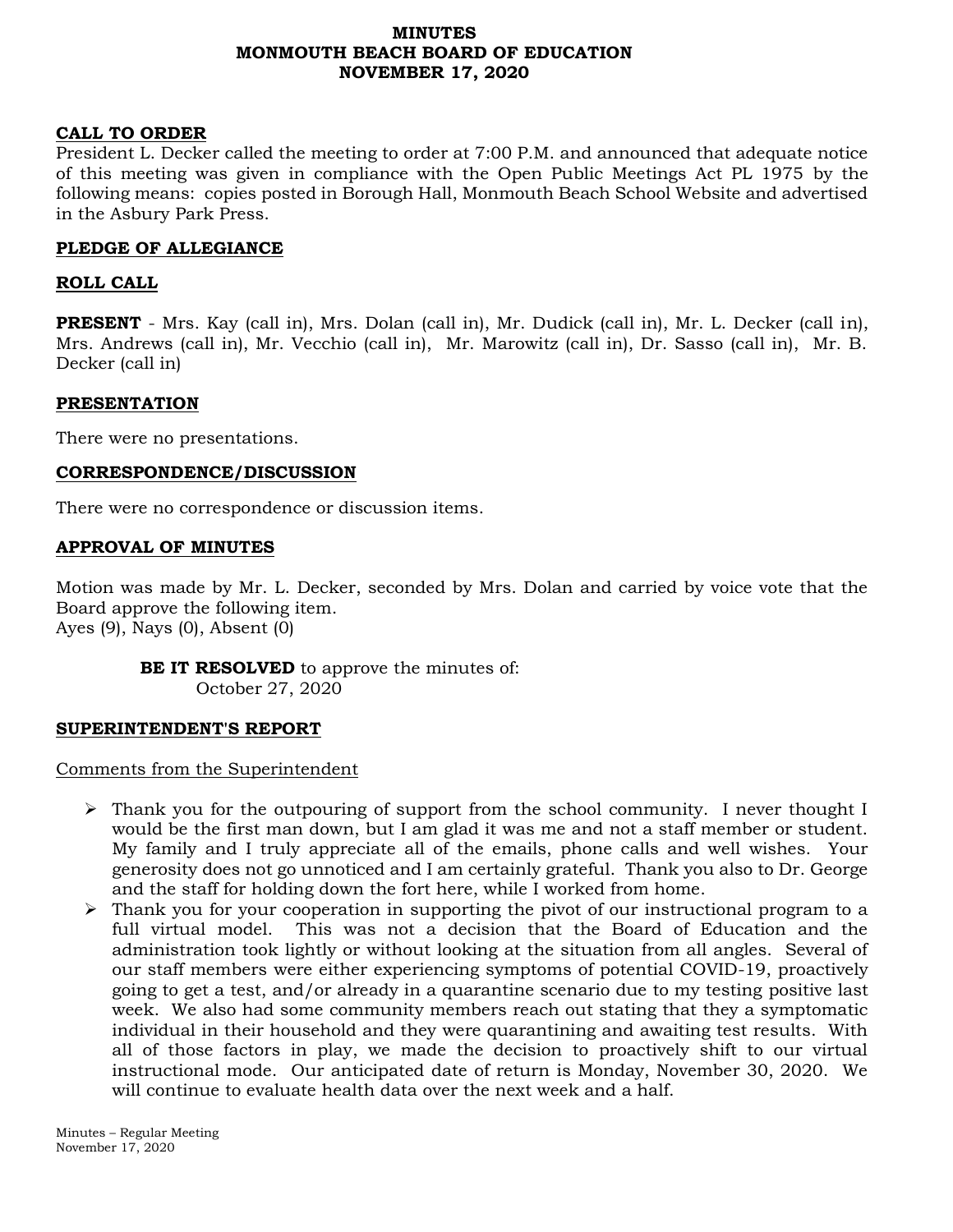# **SUPERINTENDENT'S REPORT (continued)**

- $\triangleright$  Currently, out of our entire school community, we have only two confirmed positive cases of COVID-19. Both are staff members. We have no reported student incidents at the present time.
- $\triangleright$  Today we asked all staff members to instruct from home so that custodians can conduct a deep clean of all spaces. We are also looking to bring in a cleaning service prior to returning on November 30, 2020 to ensure we are maintaining the highest level of safety for our school community.
- ➢ Remind everyone that if you are awaiting the result of a laboratory COVID-19 test, we ask that you refrain from attending in-person instruction. There will be a new field on the Health Check Questionnaire that will ask all individuals to indicate if they are awaiting testing results. I know testing has been a slow process as many labs are backed up. Please be patient and wait for the results at home. This will help to keep staff and students safe.
- ➢ Everyone should have been able to pick up learning materials on Monday. The process went smoothly. I want to commend the teaching staff for really rising to the challenge and making this all work with little turnaround time. Our ability to implement this within a little over 24 hours from the decision being made demonstrates the commitment from our staff to a strong virtual structure and the ability to operate within clear expectations for both students and staff members.
- ➢ All BOE/PTO meetings will be virtual until further notice. This has to happen as per the Governor's Executive Order 196, which limits indoor gathering capacities again.
- $\triangleright$  Parent/Teacher conferences will still be held as per the normal schedule. Teachers will be sending you links to your scheduled conference time.
- $\triangleright$  The Realtime parent portal is currently closed while teachers finalize report cards and will re-open on Monday, November 23, 2020 at 1:00 P.M.
- ➢ Thank you to the PTO, Police Department, particularly Chief Walsh and the town council for helping to give our students a memorable Halloween experience. The experience was different than in previous years, but I still think the students enjoyed the day and still got to celebrate with their friends.
- ➢ Winter Sports positions are being approved on tonight's agenda. We are taking a wait and see attitude with this. The NJSIAA and SC will be our lead. They have developed a later season to potentially push sports to March. So we will be ready to move forward in December/January, however, it could potentially be pushed to March.

Motion was made by Mr. L. Decker, seconded by Mrs. Dolan and carried by voice vote that the Board approve the following item (A).

Ayes (9), Nays (0), Absent (0)

# A. **BE IT RESOLVED** to approve the following statistical information:

# **Student Enrollment as of October 31, 2020**

**Total 257**

| Preschool | 19 | Grade 3-1 | 12 | Grade 6-1 | 13 |
|-----------|----|-----------|----|-----------|----|
| K         | 19 | Grade 3-2 | 12 | Grade 6-2 | 12 |
| Grade 1-1 | 11 | Grade 4-1 | 15 | Grade 7-1 | 13 |
| Grade 1-2 | 11 | Grade 4-2 | 13 | Grade 7-2 | 13 |
| Grade 2-1 | 14 | Grade 5-1 | 14 | Grade 8-1 | 18 |
| Grade 2-2 | 16 | Grade 5-2 | 15 | Grade 8-2 | 17 |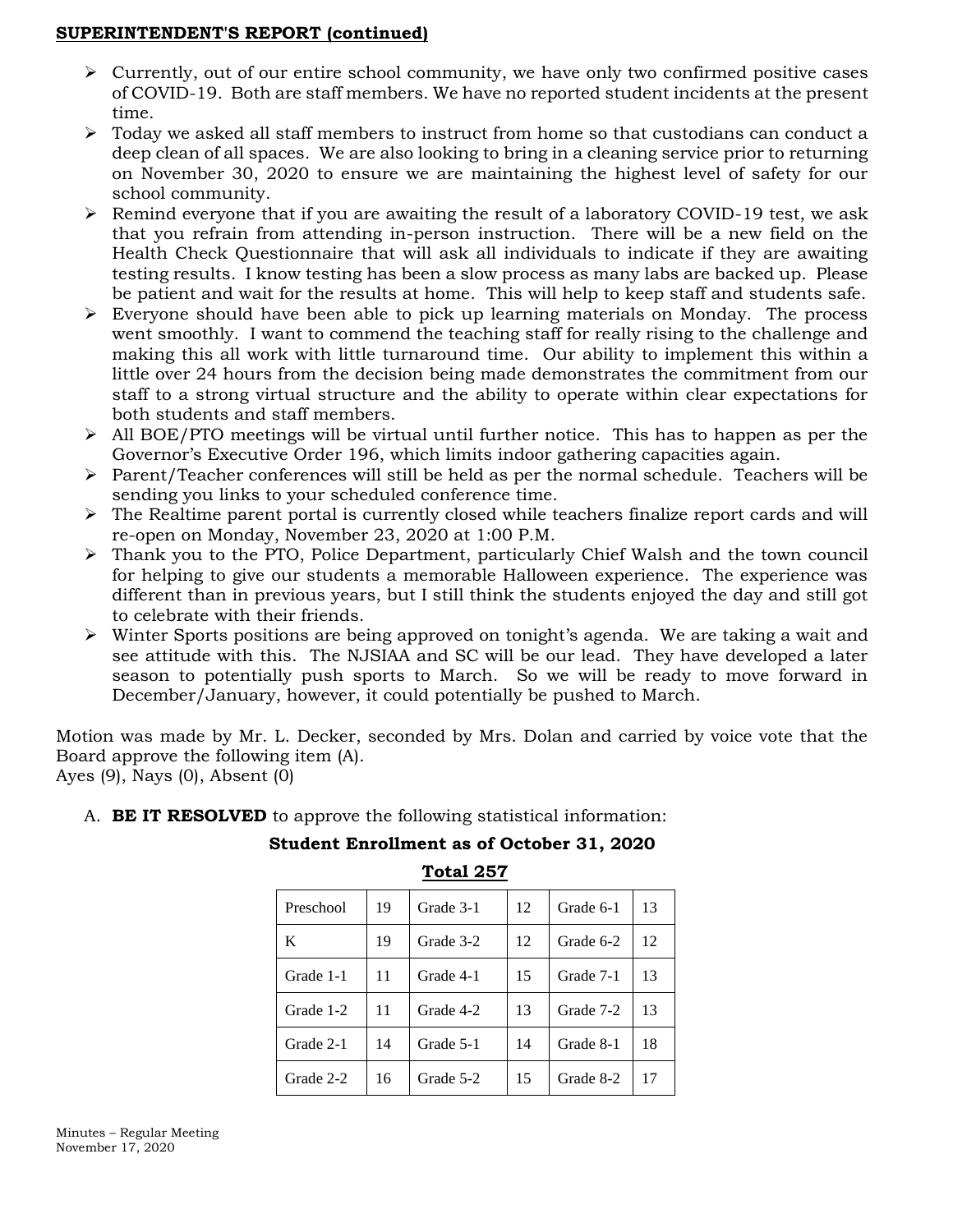# **SUPERINTENDENT'S REPORT (continued)**

### **Student Attendance Staff Attendance**

| September | 98.5% | February |  |
|-----------|-------|----------|--|
| October   | 98.0% | March    |  |
| November  |       | April    |  |
| December  |       | May      |  |
| January   |       | June     |  |

| September | 100.0% | February |  |
|-----------|--------|----------|--|
| October   | 90.0%  | March    |  |
| November  |        | April    |  |
| December  |        | May      |  |
| January   |        | June     |  |

B. Fire Drills – November 10, 2020 at 11:25 A.M.

Motion was made by Mr. L. Decker, seconded by Mrs. Dolan and carried by voice vote that the Board approve the following item (C).

Ayes (9), Nays (0), Absent (0)

C. **BE IT RESOLVED** to approve the School Safety and Security Plan Annual Review Statement of Assurance for the 2020-2021 school year.

# **PTO PRESENTATION – Caroline Quattrochi**

No report.

### **PUBLIC DISCUSSION**

In compliance with Open Public Meetings Act PL 1975, Chapter 10:4-12 subsection b, - A public body may exclude the public only from that portion of a meeting at which the public body discusses any matter involving the employment, appointment, termination of employment, terms and conditions of employment evaluation of the performance of promotion or discipline of any specific prospective public officer or employees or current public offer or employee employed or appointed by the public body, unless all the individual employees or appointees whose rights could be adversely affected request in writing that such matter or matters be discussed at a public meeting. As per Board Bylaws, 0167, public participation in Board Meetings, such remarks are to be limited to five minutes duration. The Board of Education, though affording the opportunity for members of the public to comment will not engage and/or make remarks concerning matters of student confidentiality and/or matters of personnel wherein employees of the District have not been given notice of the Board's intent to discuss their terms and conditions of employment. Members of the public are reminded that though they are afforded the opportunity to address the Board, they are not given license to violate the laws of slander. Comments made by members of the public that are not in keeping with the orderly conduct of a public meeting will be asked to yield the floor and if they fail to do so may be subject to charges under New Jersey statues associated with disruption of a public meeting.

Louis Davila 8 Cook Street Monmouth Beach, NJ

Mr. Davila asked for clarification regarding the timing of the Superintendents departure and that of her husbands quarantine.

Ms. Alfone stated that upon her husband testing positive, she immediately quarantined herself that day and went to be tested as well.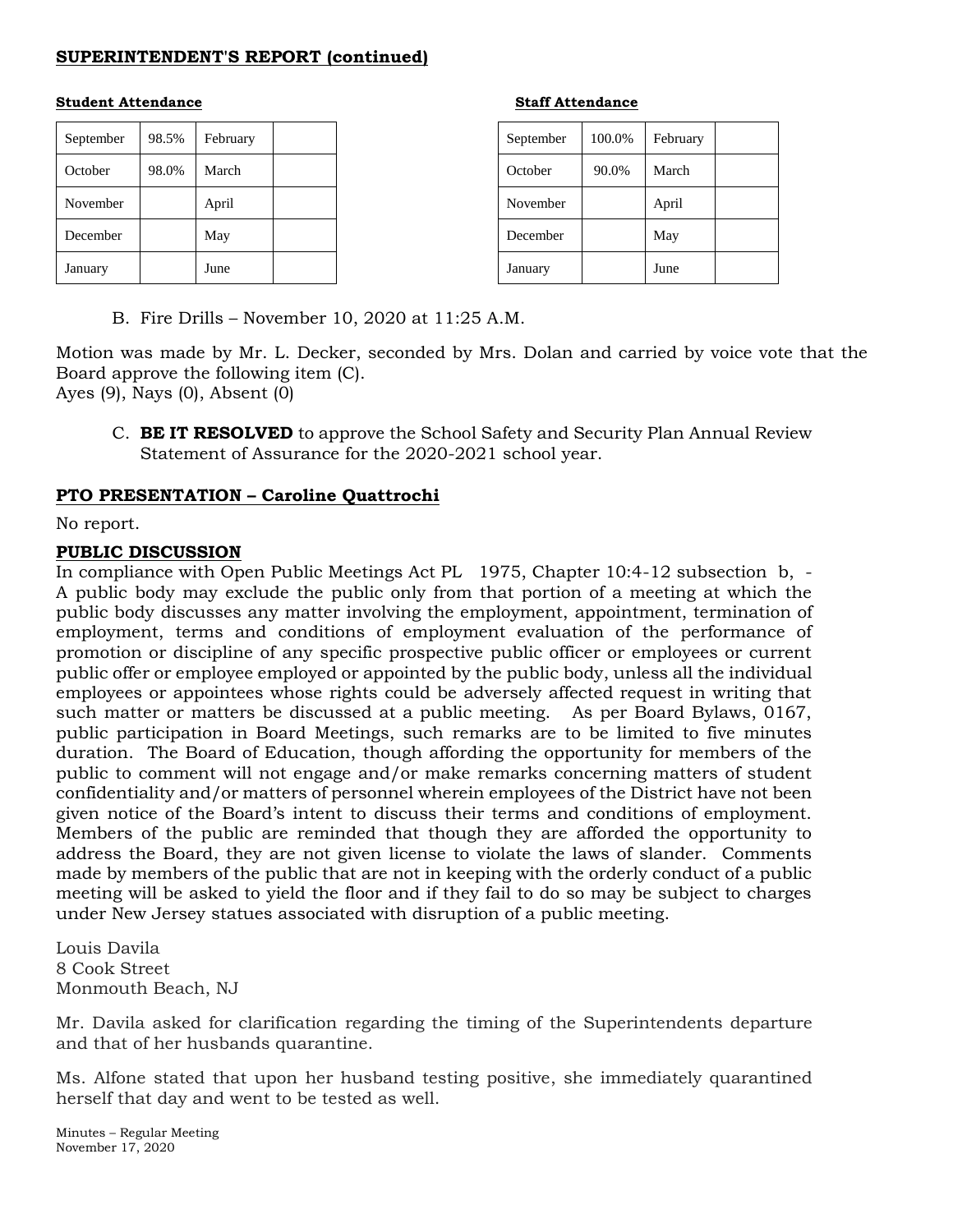# **FINANCE**

Chair: Ken Marowitz Joseph Vecchio, Karen Dolan, Vincent Sasso

Motion was made by Mr. L. Decker, seconded by Mr. Marowitz and carried by roll call vote that the Board approve the following item (A). Ayes (9), Nays (0), Absent (0)

- A. **BE IT RESOLVED** to approve the following financial report
	- November 2020 Bill List in the amount of \$106,620.89.
	- Payroll Gross total for October 2020 in the amount of \$297,207.67.
	- Report of Board Secretary October Report Fund 10 - \$1,687,772.40 Fund  $20 -$  \$ Fund  $40 -$ \$
	- Monthly transfer report for October 2020.
	- Pursuant to NJAC 6:l20-2.13(d), I certify as of October 31, 2020 no budgetary line item account has been over expended in violation of NJAC 6:20-22.13 (ad). I hereby certify that all of the above information is correct.
	- Board Certification:

Pursuant to NJAC 6:20-2.3 (e), we certify that as of October 2020, after review of the Secretary's Monthly Report and upon consultation with the appropriate district officials, that to the best of our knowledge, no major account or fund has been over expended in violation of NJAC 6A:23A-22.13(b) and that sufficient funds are available to meet the district's financial obligations for the remainder of the fiscal year.

Motion was made by Mr. L. Decker, seconded by Mr. Marowitz and carried by voice vote that the Board approve the following item (B). Ayes (9), Nays (0), Absent (0)

> B. **BE IT RESOLVED** to approve the M1 and Comprehensive Maintenance Plan Report.

Motion was made by Mr. L. Decker, seconded by Mr. Marowitz and carried by roll call vote that the Board approve the following item (C). Ayes (9), Nays (0), Absent (0)

C. **BE IT RESOLVED** to accept the Alyssa's Law Grant in the amount of \$20,000.00

Motion was made by Mr. L. Decker, seconded by Mr. Marowitz and carried by roll call vote that the Board approve the following item (D). Ayes (9), Nays (0), Absent (0)

> D. **BE IT RESOLVED** to approve Eastern Datacomm quote for a Lock-down emergency notification system not to exceed \$32,000 of which \$20,000 will come from the Alyssa's Law Grant.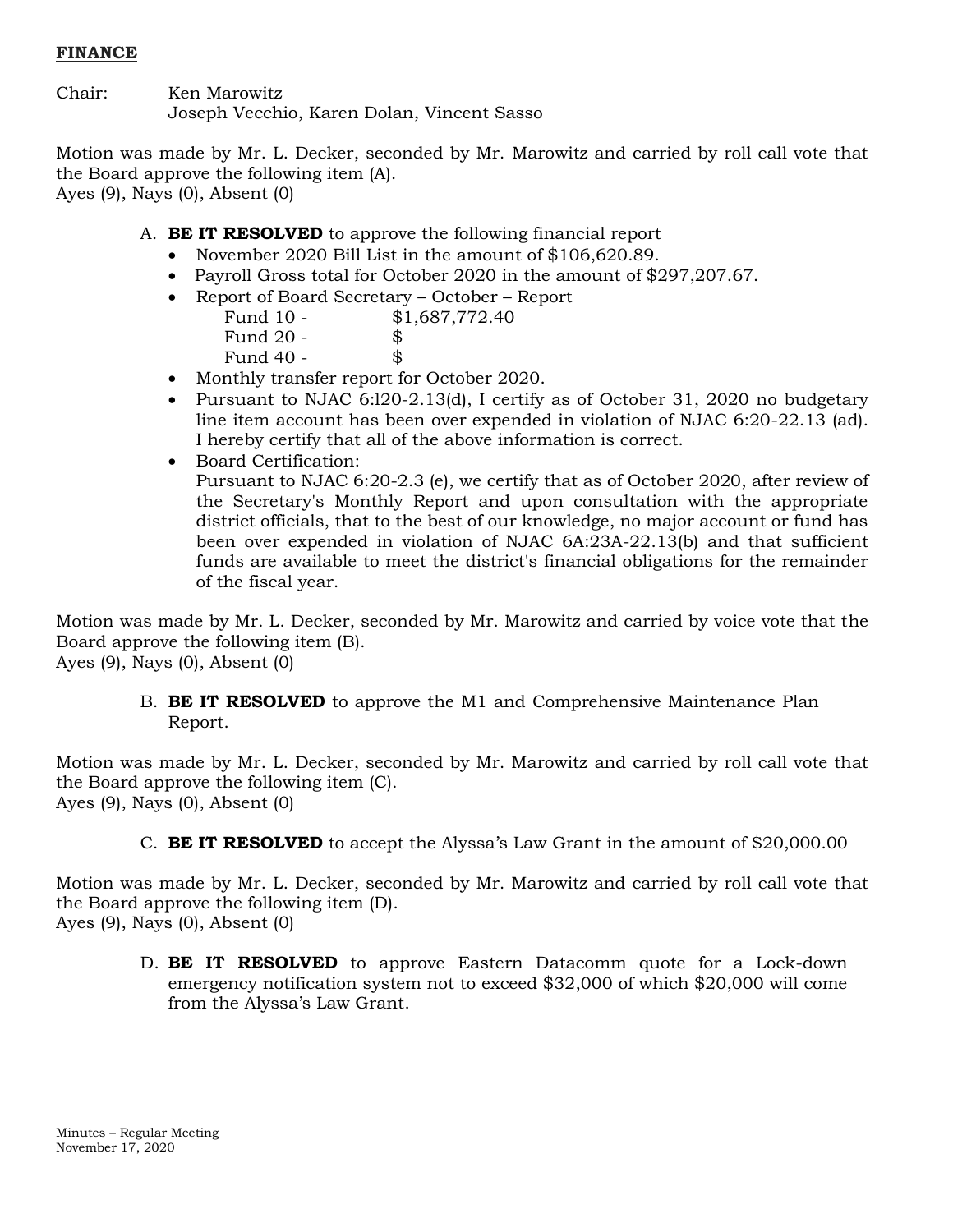# **PERSONNEL**

Chair: Barbara Kay Boyd Decker, Chris Dudick, Melanie Andrews

Motion was made by Mr. L. Decker, seconded by Mrs. Kay and carried by voice vote that the Board approve the following item (A). Ayes (9), Nays (0), Absent (0)

> A. **BE IT RESOLVED** to approve the following stipends for the 2020-2021 school year at the MBTA approved contracted rate:

| <b>Stipend Position</b>                | <b>Staff Member Approved</b> |  |
|----------------------------------------|------------------------------|--|
| Boys' Basketball Coach                 | Michael Mahoney (Year 4)     |  |
| Girls' Basketball Coach                | Peter Vincelli (Year 4)      |  |
| Basketball Game Supervision            | Michael Kammerer             |  |
| Basketball Game Supervision (Alternate | Amanda Mergner               |  |
| only)                                  |                              |  |

Motion was made by Mr. L. Decker, seconded by Mrs. Kay and carried by voice vote that the Board approve the following item (B). Ayes (9), Nays (0), Absent (0)

> B. **BE IT RESOLVED** to approve the termination of employee # 19152, effective October 30, 2020.

Motion was made by Mr. L. Decker, seconded by Mrs. Kay and carried by voice vote that the Board approve the following item (C). Ayes (9), Nays (0), Absent (0)

> C. **BE IT RESOLVED** to approve Maria DiSpigna, Greg Ewanis and Erica Dalm as a substitute teacher for the 2020-2021 school year.

Motion was made by Mr. L. Decker, seconded by Mrs. Kay and carried by roll call vote that the Board approve the following item (D). Ayes (9), Nays (0), Absent (0)

> D. **BE IT RESOLVED** to approve an increase in the substitute daily rate to \$125 per day for all substitutes during the 2020-21 school year effective December 1, 2020.

# **CURRICULUM AND INSTRUCTION** – No report

Chair: Chris Dudick Melanie Andrews, Chris Dudick, Boyd Decker

# **BUILDING AND GROUNDS** – No report

Chair: Vincent Sasso Ken Marowitz, Karen Dolan, Joe Vecchio

# **POLICY** – No report

Chair: Melanie Andrews

Minutes – Regular Meeting November 17, 2020